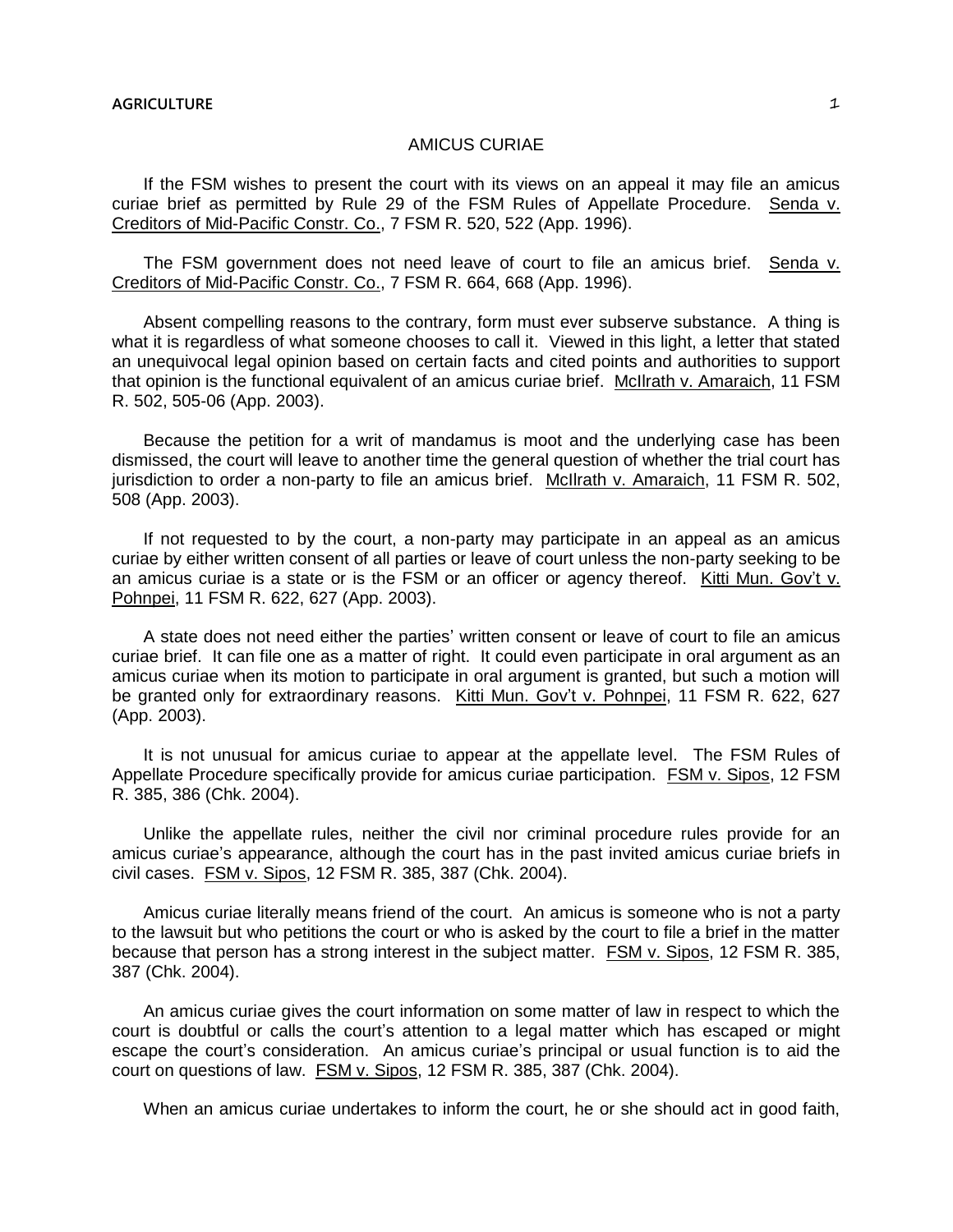make full disclosure on the point, and suppress nothing with the intent to deceive the court. This is true whether the amicus curiae is a neutral provider of information or legal insight or has a partisan interest. FSM v. Sipos, 12 FSM R. 385, 387 (Chk. 2004).

When a criminal contempt prosecution of an attorney regarding his relationship with his client is a matter of first impression in the Federated States of Micronesia and the court concludes that an amicus curiae's insight may benefit it in understanding the legal issues, a petition to appear as an amicus curiae will be granted. This appearance is limited to briefing legal issues. FSM v. Sipos, 12 FSM R. 385, 387 (Chk. 2004).

"Amicus curiae" literally means friend of the court. An amicus curiae is someone who is not a party to the lawsuit. An amicus curiae either petitions the court, or is asked by the court, to file a brief in the matter because the amicus has a strong interest in the subject matter that is pending before the court. M/V Kyowa Violet v. People of Rull ex rel. Ruepong, 15 FSM R. 355, 364 (App. 2007).